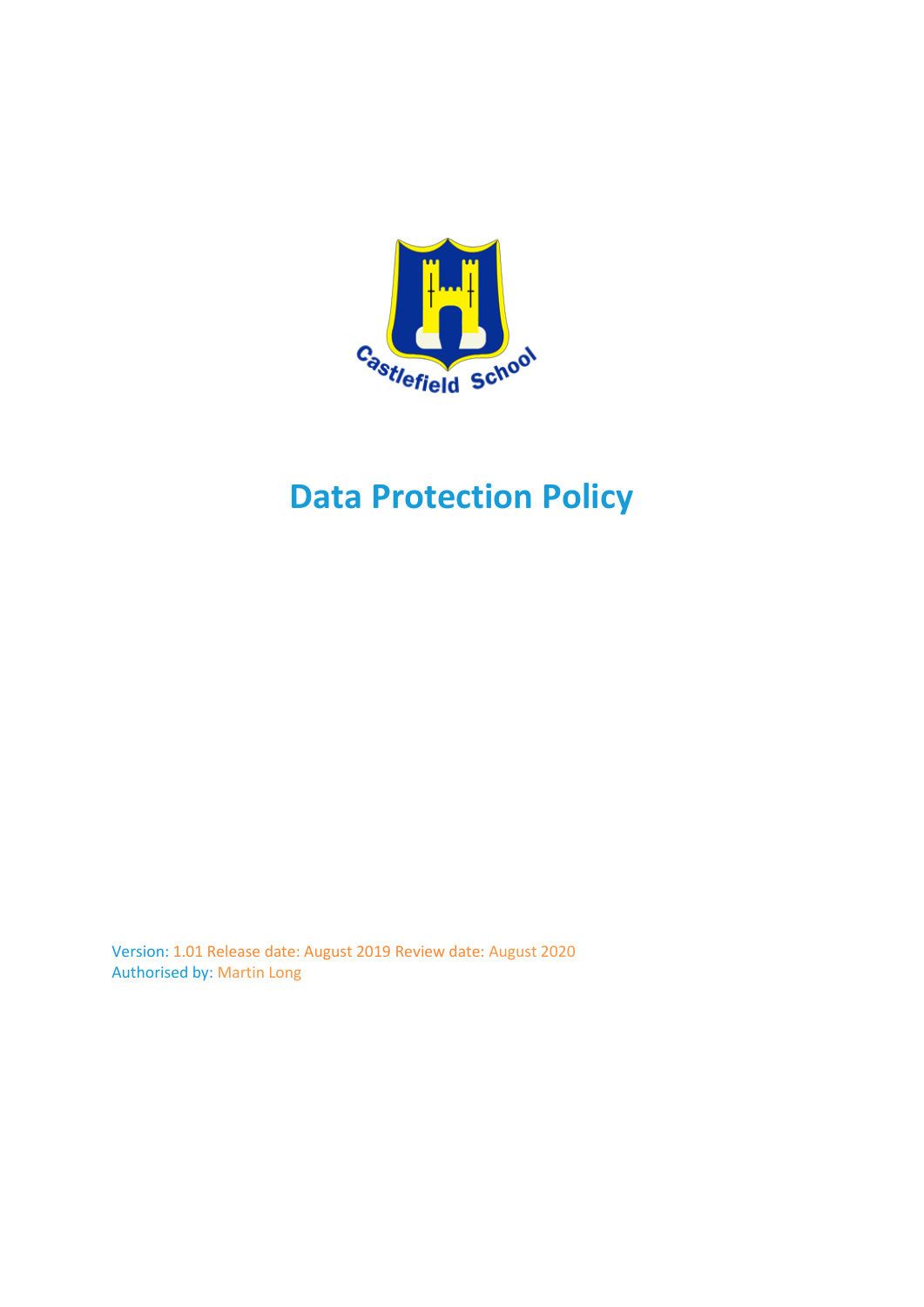#### **Contents**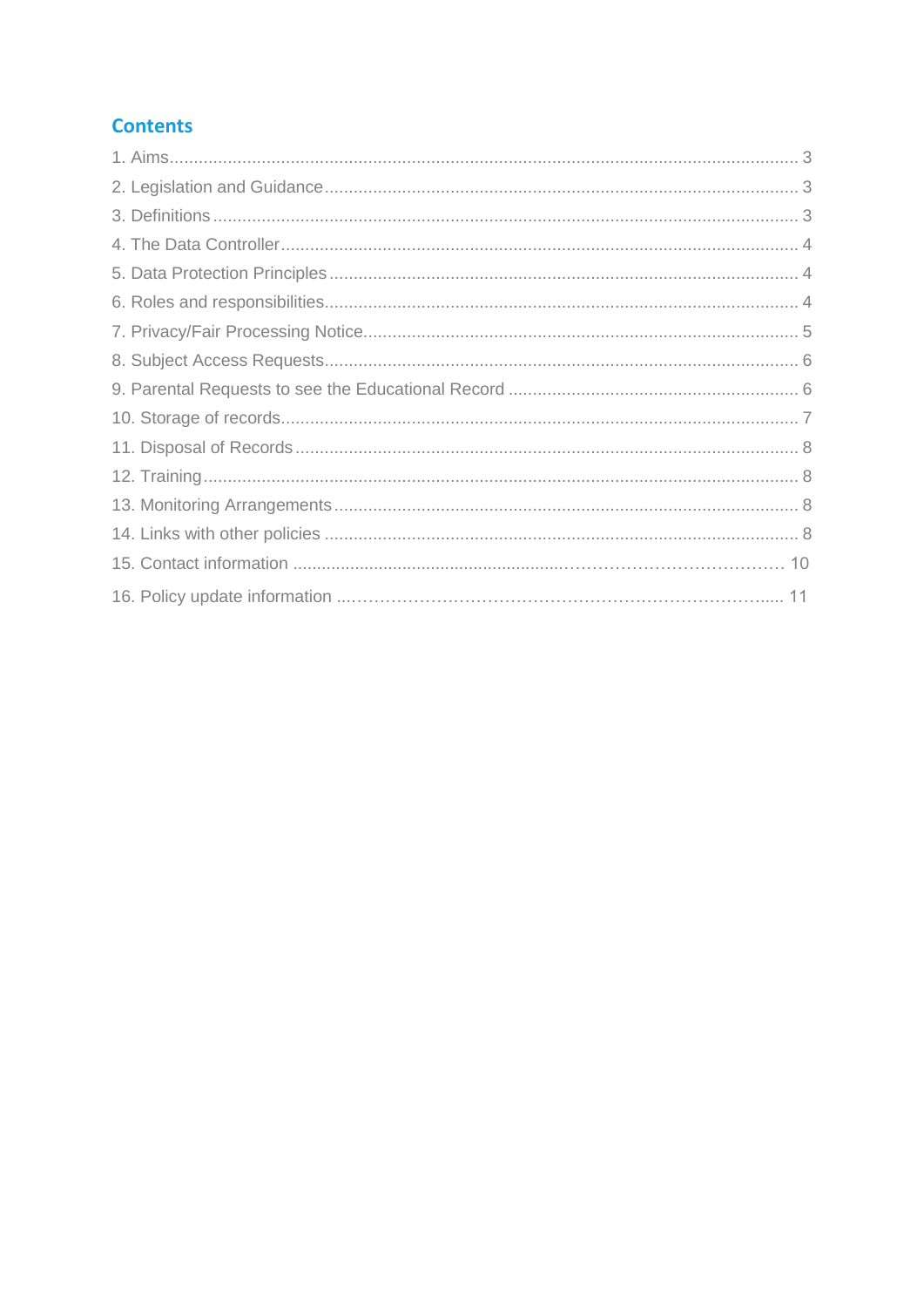## **1. Aims**

Our school aims to ensure that all data collected about staff, students, parents and visitors is collected, stored and processed in accordance with the General Data Protection Regulation (GDPR). This policy applies to all data, regardless of whether it is in paper or electronic format.

## **2. Legislation and Guidance**

This policy meets the requirements of the General Data Protection Regulation (GDPR), and is based on [guidance published by the Information Commissioner's Office](https://ico.org.uk/for-organisations/guide-to-data-protection/) and [model privacy notices published](https://www.gov.uk/government/publications/data-protection-and-privacy-privacy-notices)  [by the Department for Education](https://www.gov.uk/government/publications/data-protection-and-privacy-privacy-notices).

This policy also complies with other Academy Funding Agreements and Articles of Association.

| <b>Term</b>             | <b>Definition</b>                                                                                                                                                    |  |
|-------------------------|----------------------------------------------------------------------------------------------------------------------------------------------------------------------|--|
| Personal data           | Data from which a person can be identified,<br>including data that, when combined with other<br>readily available information, leads to a person<br>being identified |  |
| Sensitive personal data | Data such as:                                                                                                                                                        |  |
|                         | Contact details                                                                                                                                                      |  |
|                         | Racial or ethnic origin                                                                                                                                              |  |
|                         | Political opinions<br>$\bullet$                                                                                                                                      |  |
|                         | Religious beliefs, or beliefs of a similar<br>$\bullet$<br>nature                                                                                                    |  |
|                         | • Where a person is a member of a trade<br>union                                                                                                                     |  |
|                         | Physical and mental health                                                                                                                                           |  |
|                         | Sexual orientation                                                                                                                                                   |  |
|                         | • Whether a person has committed, or is<br>alleged to have committed, an offence                                                                                     |  |
|                         | Criminal convictions                                                                                                                                                 |  |
| Processing              | Obtaining, recording, storing,<br>altering<br><b>or</b><br>destruction data                                                                                          |  |
| Data subject            | The living individual whose personal data is held<br>or processed                                                                                                    |  |
| Data controller         | A person or organisation that determines the<br>purpose for which, and the way personal data is<br>processed                                                         |  |
| Data processor          | A person, other than an employee of the data<br>controller, who processes the data on behalf of<br>the data controller                                               |  |

## **3. Definitions**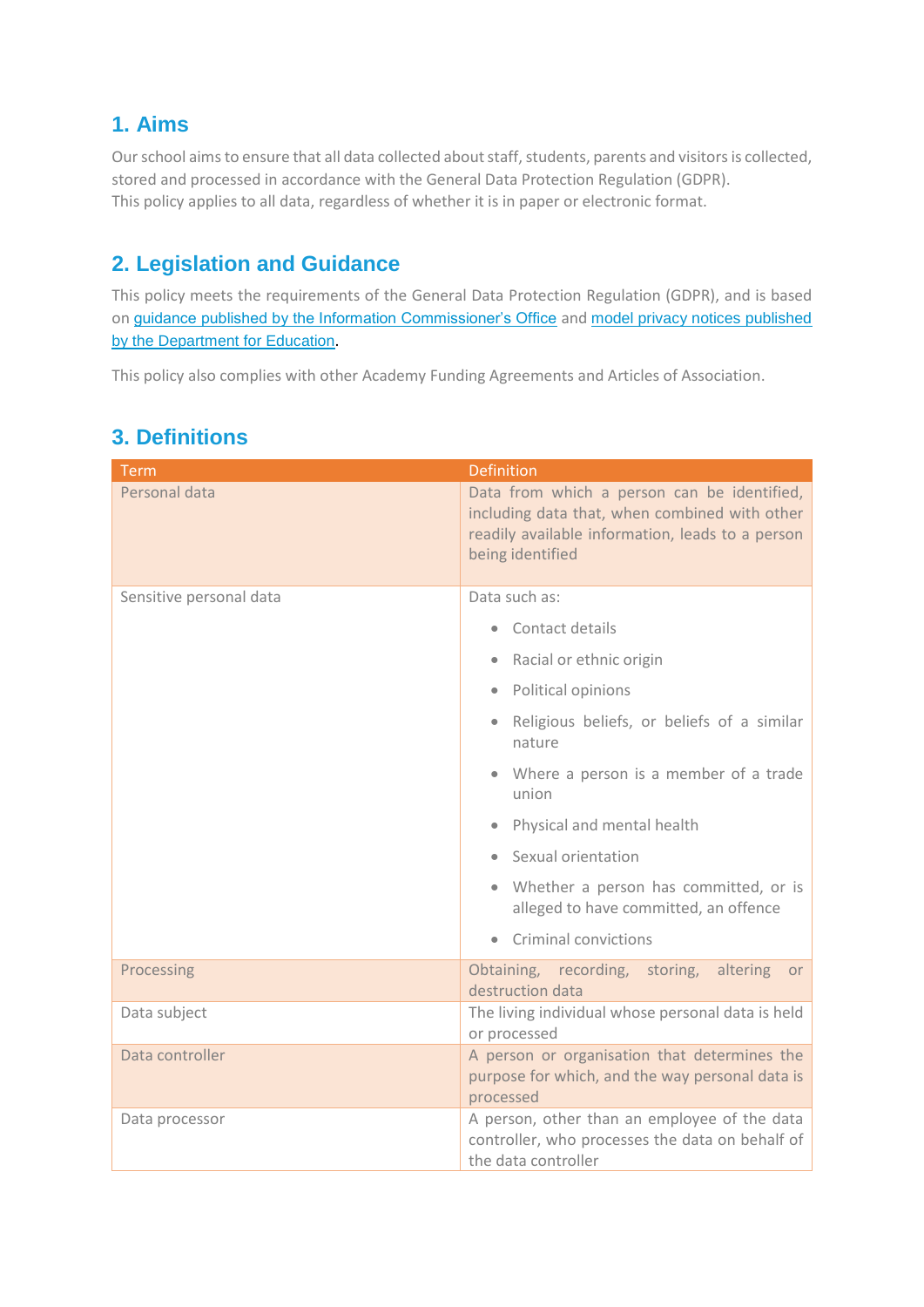#### **4. The Data Controller**

Our **School processes** personal information relating to students, staff, parents, students' emergency contacts and visitors, and, therefore, is a data controller.

The School\Trust is registered as a data controller with the Information Commissioner's Office and renews this registration annually.

## **5. Data Protection Principles**

The GDPR is based on the following data protection principles, or rules for good data handling:

- Data shall be processed lawfully, fairly and in a transparent manner in relation to individuals
- collected for specified, explicit and legitimate purposes and not further processed in a manner that is incompatible with those purposes; further processing for archiving purposes in the public interest, scientific or historical research purposes or statistical purposes shall not be considered to be incompatible with the initial purposes.
- adequate, relevant and limited to what is necessary in relation to the purposes for which they are processed.
- accurate and, where necessary, kept up to date; every reasonable step must be taken to ensure that personal data that are inaccurate, having regard to the purposes for which they are processed, are erased or rectified without delay.
- kept in a form which permits identification of data subjects for no longer than is necessary for the purposes for which the personal data are processed; personal data may be stored for longer periods insofar as the personal data will be processed solely for archiving purposes in the public interest, scientific or historical research purposes or statistical purposes subject to implementation of the appropriate technical and organisational measures required by the GDPR in order to safeguard the rights and freedoms of individuals.
- processed in a manner that ensures appropriate security of the personal data, including protection against unauthorised or unlawful processing and against accidental loss, destruction or damage, using appropriate technical or organisational measures.

## **6. Roles and responsibilities**

The Governing Body has overall responsibility for ensuring that the School complies with its obligations under the GDPR.

Day-to-day responsibilities rest with the Headteacher. The Headteacher will ensure that all staff are aware of their data protection obligations, and oversee any queries related to the storing or processing of personal data.

Staff are responsible for ensuring that they collect and store any personal data in accordance with this policy. Staff must also inform the school of any changes to their personal data, such as a change of address.

Data breach reporting is mandatory under the GDPR and all staff are aware of their obligation to report data breaches without delay.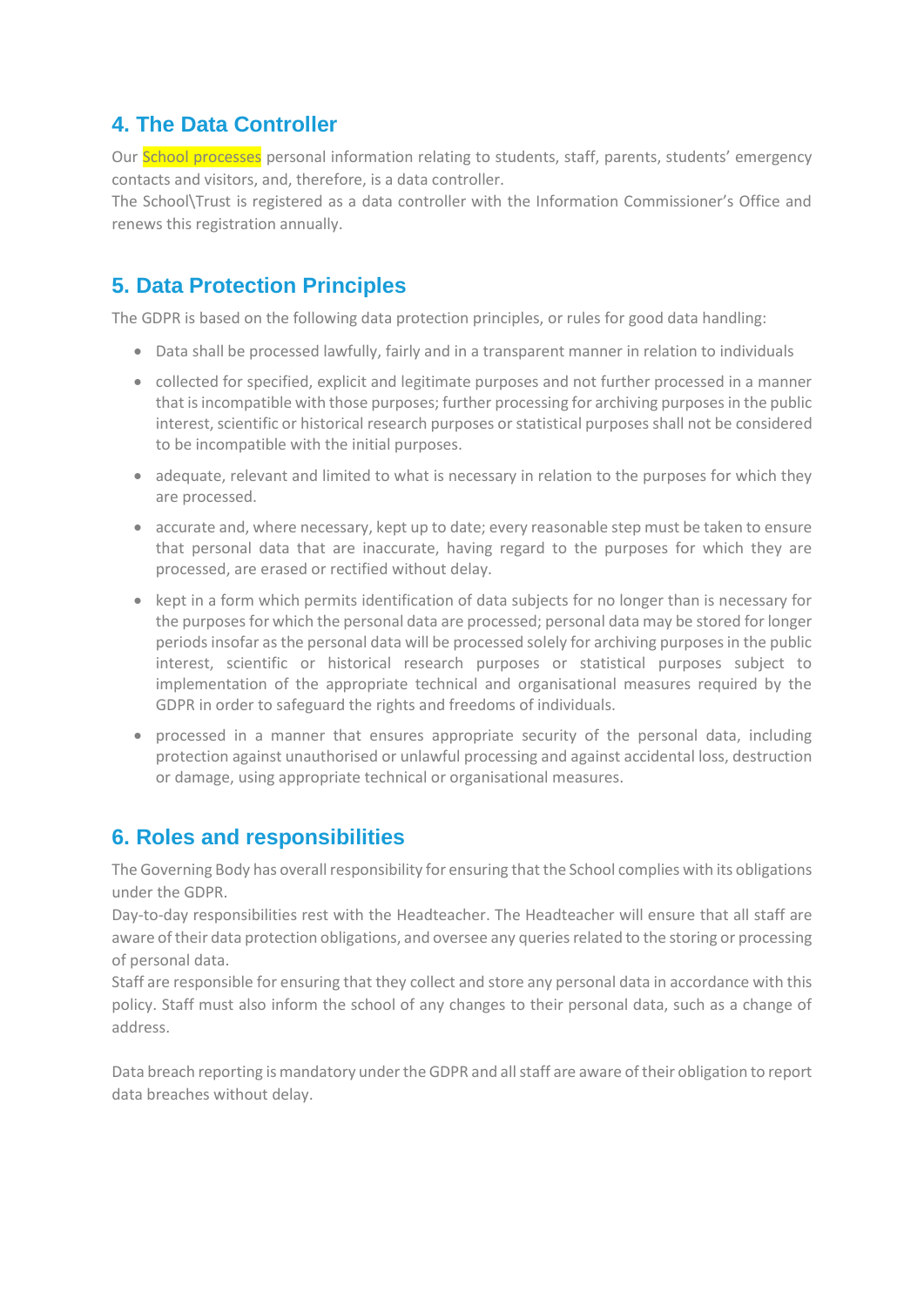## **7. Privacy/Fair Processing Notice**

#### **7.1 Students and parents**

We hold personal data about students to support teaching and learning, to provide pastoral care and to assess how the school is performing. We may also receive data about students from other organisations including, but not limited to, other schools, Local Authorities, the Department for Education and the National Health Service.

This data includes, but is not restricted to:

- Contact details
- Results of internal assessment and externally set tests
- Data on student characteristics, such as ethnic group or Special Educational Needs and Disabilities
- Exclusion information
- Details of any medical conditions

We will only retain the data we collect for as long as is necessary to satisfy the purpose for which it has been collected.

We will not share information about students with anyone without consent unless the law and our policies allow us to do so. Individuals who wish to receive a copy of the information that we hold about them/their child should refer to sections 8 and 9 of this Policy.

We are required, by law, to pass certain information about students to specified external bodies, such as our Local Authority and the Department for Education, so that they can meet their statutory obligations.

#### **7.2 Staff**

We process data relating to those we employ to work at, or otherwise engage to work at, our School\Trust. The purpose of processing this data is to assist in the running of the school, including to:

- enable individuals to be paid
- facilitate safer recruitment practice
- support the effective performance management of staff
- improve the management of workforce data across the education sector
- inform our recruitment and retention policies
- allow better financial modelling and planning
- enable monitoring of people with, and without, Protected Characteristics under the Equality Act
- support the work of the School Teachers' Review Body

Staff personal data includes, but is not limited to, information such as:

- contact details, next of kin
- National Insurance numbers
- salary information
- qualifications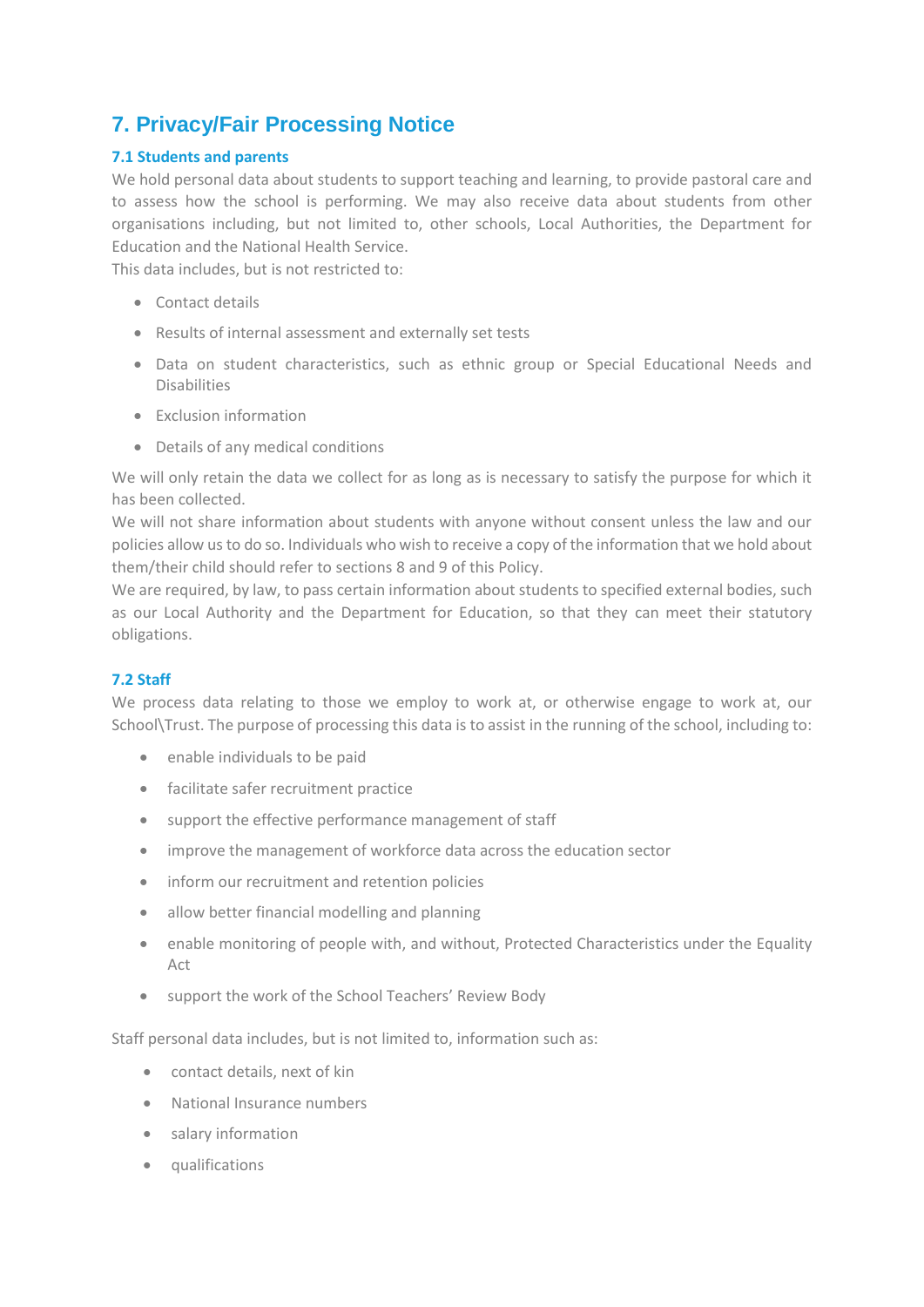- absence data
- personal characteristics/protected characteristics
- medical information
- outcomes of any disciplinary procedures

We will only retain the data we collect for as long as is necessary to satisfy the purpose for which it has been collected.

We will not share information about staff with third parties without consent unless the law allows us to. This may include advisers such as our Occupational Health and our Human Resources advisers.

We are required, by law, to pass certain information about staff to specified external bodies, such as our Local Authority and the Department for Education, so that they can meet their statutory obligations.

Any staff member wishing to see a copy of information about them that the school holds should contact the Head Teacher.

#### **8. Subject Access Requests**

Under the GDPR, Staff, Students and Parents\Carers have a right to request access to information the school holds about them. This is known as a Subject Access Request.

Subject Access Requests must be submitted in writing, either by letter or email. Requests should include:

- The subjects name
- A correspondence address
- A contact number and email address
- Details about the information requested

The Trust will not reveal the following information in response to Subject Access Requests:

- Information that might cause serious harm to the physical or mental health of the subject or another individual
- Information that would reveal that the child is at risk of abuse, where disclosure of that information would not be in the child's best interests
- Information contained in adoption and parental order records
- Certain information given to a court in proceedings concerning the child

Subject Access Requests for all or part of the student's educational record will be provided within 15 school days.

If a Subject Access Request does not relate to the educational record, we will respond within 1 calendar month.

We reserve the right to charge for requests which are deemed to be excessive.

#### **9. Parental Requests to see the Educational Record**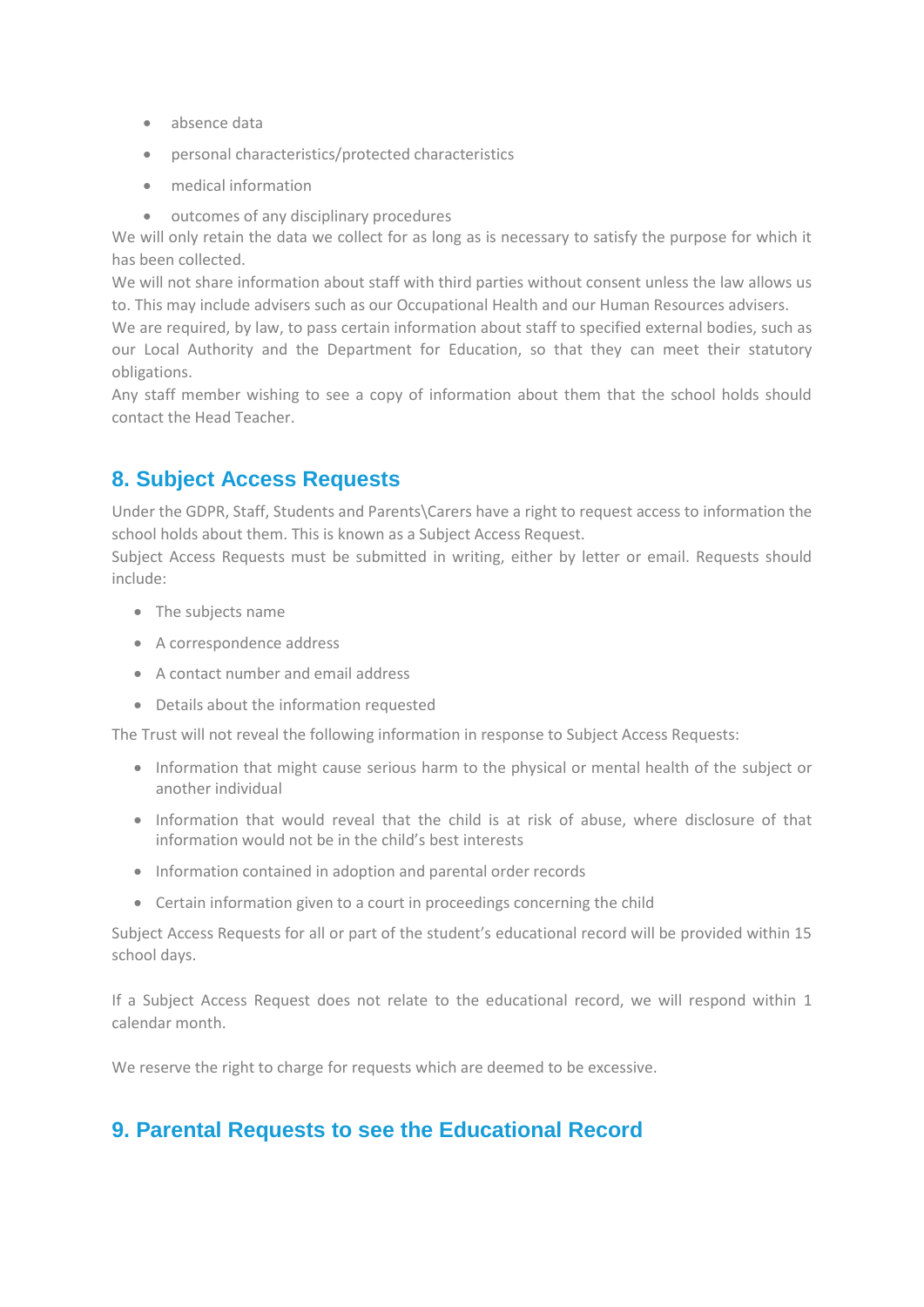Parents of students at this school do not have an automatic right to access their child's educational record. The school will decide on a case-by-case basis whether to grant such requests, and we will bear in mind guidance issued from time to time from the Information Commissioner's Office (the organisation that upholds information rights).

For a parent to make a subject access request, the child must either be unable to understand their rights and the implications of a Subject Access Request or have given their consent.

The Information Commissioner's Office, the organisation that upholds information rights, generally regards children aged 12 and above as mature enough to understand their rights and the implications of a Subject Access Request. Therefore, most Subject Access Requests from parents of students at our school may not be granted without the express permission of the student.

If parents ask for copies of information, they will be required to pay the cost of making the copies.

#### **10. Data Accuracy**

Data held will be as accurate and up to date as is reasonably possible. If a data subject informs the school of a change of circumstances his/her computer records will be updated as soon as is practicable.

Data Checking Sheets for students will be provided to data subjects so they can check its accuracy and make any amendments as follows:

On entry Regular intervals during the year

For Staff Data Checking Sheets will be issued every 12 months

Where a data subject challenges the accuracy of his/her data the school will immediately mark the record as potentially inaccurate, or "challenged". In the case of any dispute, we shall try to resolve the issue informally, but if this proves impossible, disputes will be referred to the Governing Body under the formal Complaints Procedure.

#### **Storage of records**

- Paper-based records and portable electronic devices, such as laptops and hard drives, that contain personal information are kept under lock and key when not in use.
- Papers containing confidential personal information should not be left on office and classroom desks, on staffroom tables or pinned to noticeboards where there is general access.
- Where personal information needs to be taken off site (in paper or electronic form), staff must sign it in and out from the school office. Staff must adhere to school policies and procedures when taking data off site.
- Passwords that are at least 8 characters long containing letters and numbers are used to access school computers, online resources, laptops and other electronic devices.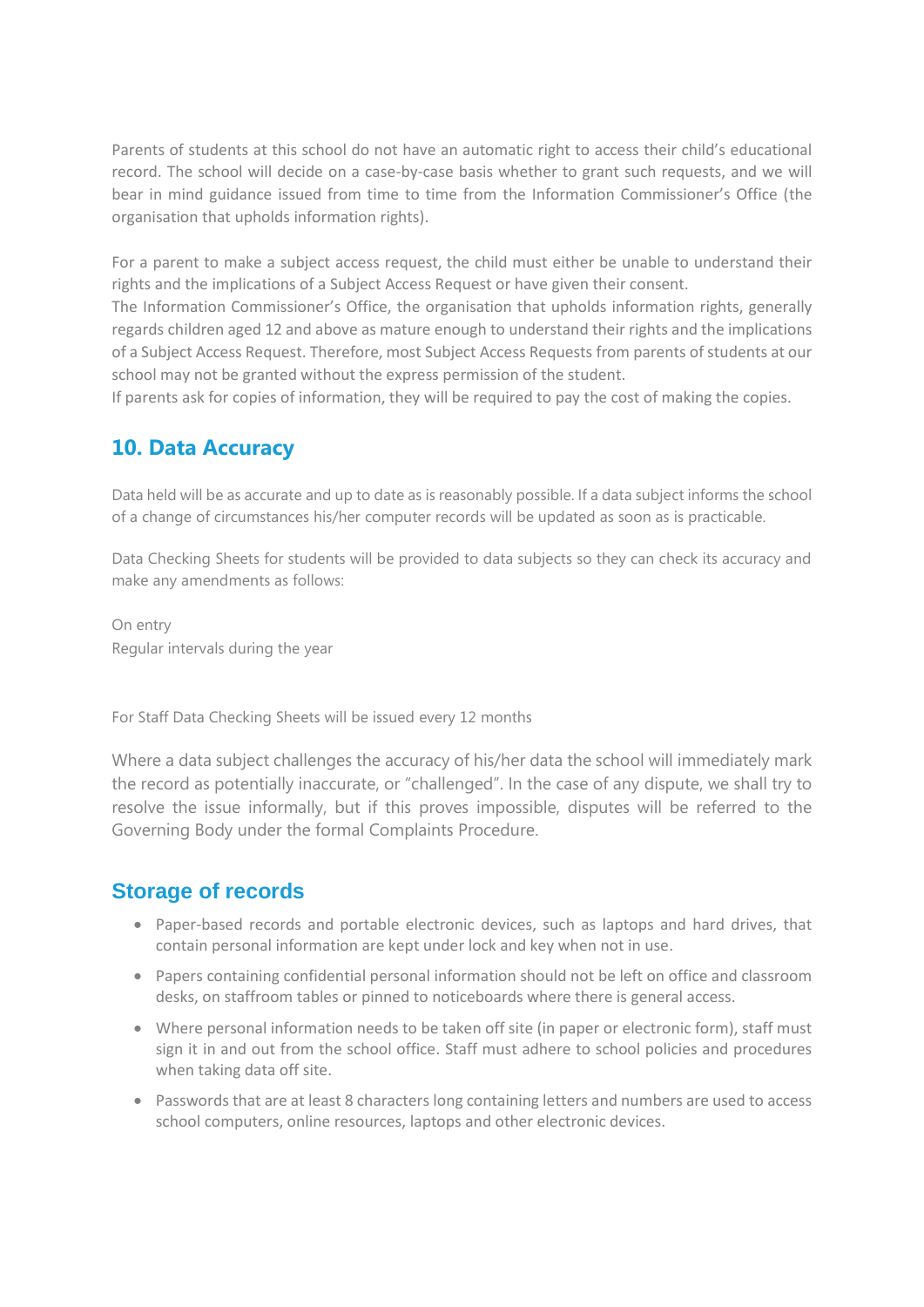- Encryption software is used to protect all portable devices and removable media, such as laptops and USB devices. Encryption, anonymisation and pseudonymisation will be used to protect the data.
- Staff, students or governors who store personal information on their personal devices are expected to follow the same security procedures for school-owned equipment.
- Governors are required to use school email addresses and use cloud storage for sharing information and data.
- GDPR compliant cloud storage will be used for all online data storage.

#### **11. Disposal of Records**

Personal information that is no longer needed, or has become inaccurate or out of date, is disposed of securely according to the School Data Destruction Policy.

For example, we will shred or incinerate paper-based records, and override electronic files. We also use an outside company to convert paper records to electronic and to shred documents on site.

#### **12. Training**

Our staff and governors are provided with data protection training as part of their induction process and this is refreshed annually each September.

Data protection will also form part of continuing professional development, where changes to legislation or the school's processes make it necessary to keep staff up to date.

#### **13. Monitoring Arrangements**

The Head Teacher is responsible for monitoring and reviewing this policy.

The School Data Protection Lead\Officer checks that the school complies with this policy by, among other things, reviewing school records at least annually or more frequently if required.

This document will be reviewed when the General Data Protection Regulation comes into force, and then **every 2 years**.

At every review, the policy will be shared with the Governing Body.

#### **14. Links with other policies**

This Data Protection Policy is linked to:

- The Freedom of Information Publication Scheme
- Privacy Notice (Student and Parent)
- Privacy Notice (Staff)
- Records Management Policy
- Use of Email Policy
- Data Destruction Policy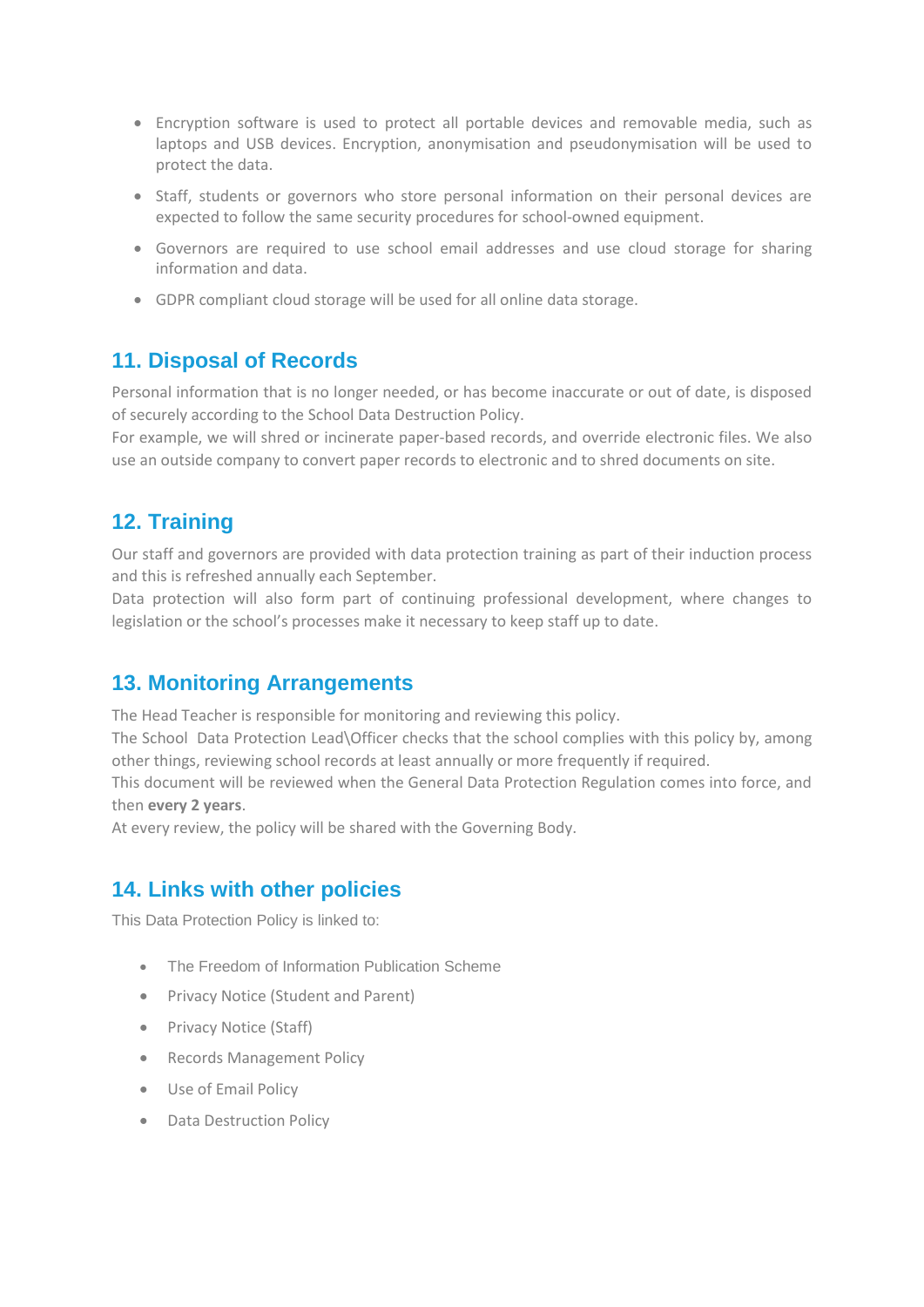# **15. Contact**

If you would like to discuss anything in this privacy, In the first instance please contact the School lead below:

| Position                | Name. | Fmail                                                     | Phone |
|-------------------------|-------|-----------------------------------------------------------|-------|
| School lead             |       | Mr A Kann   dpo@castlfield.bucks.sch.uk   01494 436018    |       |
| Data Protection Officer |       | Mrs J Smith   dpo@castlefield.bucks.sch.uk   01494 436018 |       |